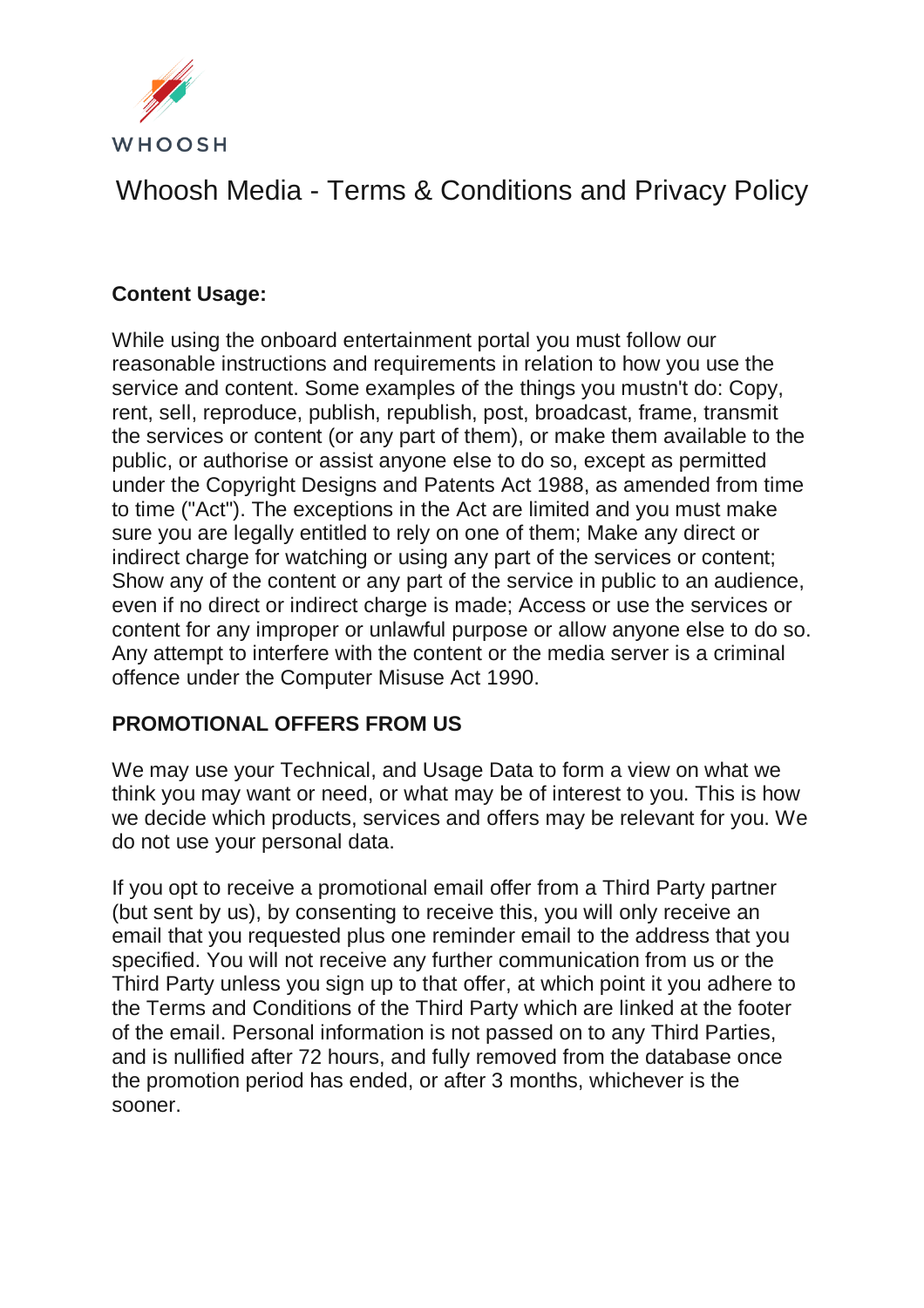

#### **Cookie Policy:**

A cookie is a small piece of information that is sent to your browser when you access a website. The use of cookies is now an industry standard, and you'll find them used on most major websites.

We do not use cookies to collect personal information about you. You can set your browser to refuse all or some browser cookies, or to alert you when websites set or access cookies. If you disable or refuse cookies, please note that some parts of this website may become inaccessible or not function properly. We use the following cookies:

• Analytical/performance cookies: These allow us to recognise and count the number of visitors to our Website and monitor how visitors move around our Website when they are using it. This helps us to improve the way our Website works, for example, by ensuring that users easily find what they are looking for

#### **Changes to the Terms and Conditions**

Whoosh Media reserves the right to changes these terms and conditions from time to time by placing a note of such change in this file. The User's continued use of the onboard entertainment following notice of such change shall be deemed to be the User's acceptance of any such change. It is the User's responsibility to check this file regularly to determine whether this Contract has been changed. If the User does not agree to any change to the terms and conditions of this Contract then the User must immediately stop using the onboard entertainment.

#### **Severability**

Each provision of this Contract excluding or limiting liability shall be construed separately, applying and surviving even if for any reason one or other of those provisions is held inapplicable or unenforceable in any circumstances and shall remain in force notwithstanding the termination of this Contract howsoever occasioned.

#### **No waiver**

No waiver by Whoosh Media shall be construed as a waiver of any breach of any provision of this Contract.